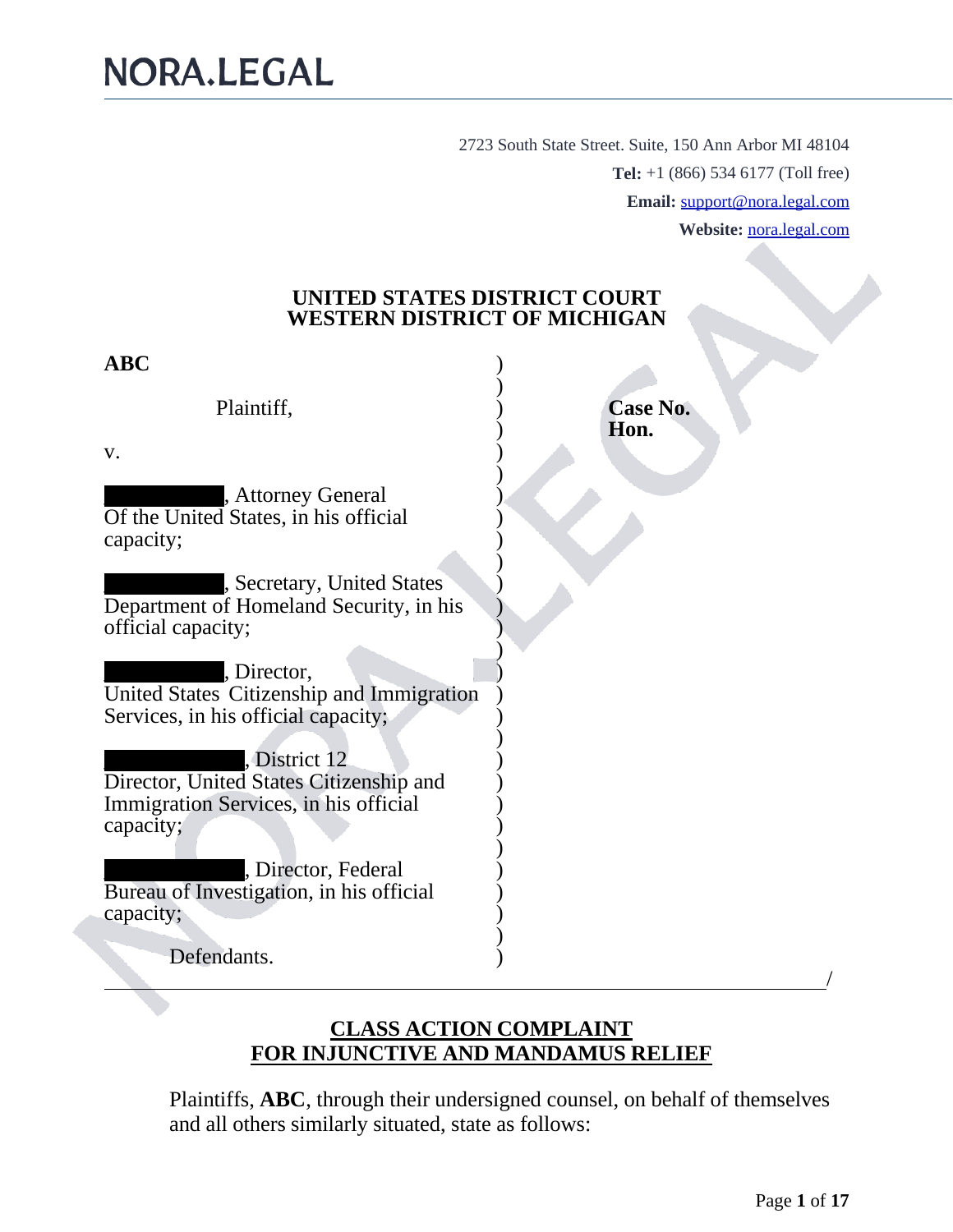#### **Introduction**

1. This action is brought to compel Defendants and those acting under them to process Plaintiffs' naturalization applications, and the naturalization applications of the members of the Class defined below – a duty Defendants owe to Plaintiffs and the Class members – which have remained pending for periods of time ranging from to to years.

2. Plaintiffs and Class members have been long‐time lawful permanent residents of the United States which have each individually met the statutory requirements for citizenship over years ago. In the cases of many class members, the requirements for citizenship were met even longer ago. On and **having met all the statutory requirements to become** citizens of the United States, Plaintiffs \_\_\_\_\_\_ applied for naturalization. Despite the passage of \_\_\_\_\_\_ days since their naturalization applications were filed, USCIS has failed to conduct an examination of Plaintiff. USCIS has likewise failed to conduct an examination of any of the class members.

3. The United States Citizenship and Immigration Services' (USCIS) failure to conduct an examination of Plaintiffs and class members is purposeful as it allows USCIS to escape the regulatory requirement that requires USCIS to adjudicate Plaintiff's application for citizenship within 120 days of examination, pursuant to 8 C.F.R. § 335.3.

4. Upon information and belief, the naturalization applications of Plaintiffs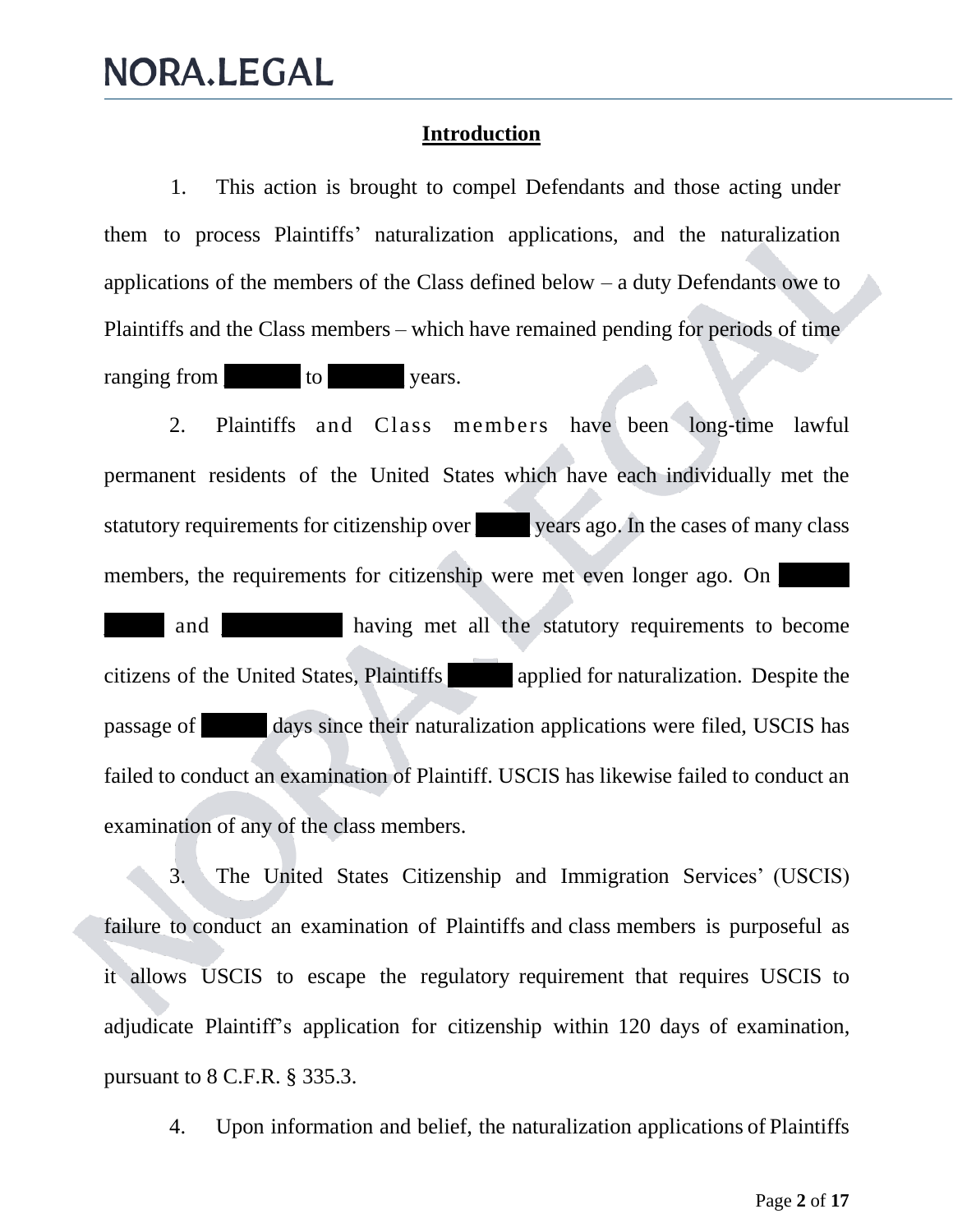and Class members have been delayed because of a background check known as an "FBI name check," which USCIS requires for naturalization even though it is not required by any statute or regulation.

5. As a result of Defendants' failure to conduct an examination of Plaintiffs or Class members and to adjudicate their naturalization applications, Plaintiffs and Class members have been deprived of the rights that flow from citizenship, including the ability to travel freely as U.S. citizens and to sponsor for lawful permanent residency immediate relatives living abroad.

6. This is a civil action brought pursuant to 8 U.S.C. § 1331 and 8 U.S.C. § 1361, the Mandamus Act, to redress the deprivation of rights, privileges and immunities secured to Plaintiffs and Class members. Plaintiffs' and Class members' claim to relief arises under 8 U.S.C. § 1421.

7. Defendants, in violation of the Administrative Procedure Act, 5 U.S.C. § 701, et seq., are willfully and unlawfully withholding and/or unreasonably delaying Plaintiffs' and Class members' naturalization applications and have failed to carry out the administrative functions delegated to them by law and regulation in this regard.

8. Through this action, Plaintiffs seek, for themselves and all others similarly situated, their immediate naturalization. Plaintiffs also seek, for themselves and all others similarly situated, injunctive relief from unreasonable delays by USCIS and the Federal Bureau of Investigation (FBI). The FBI has a duty to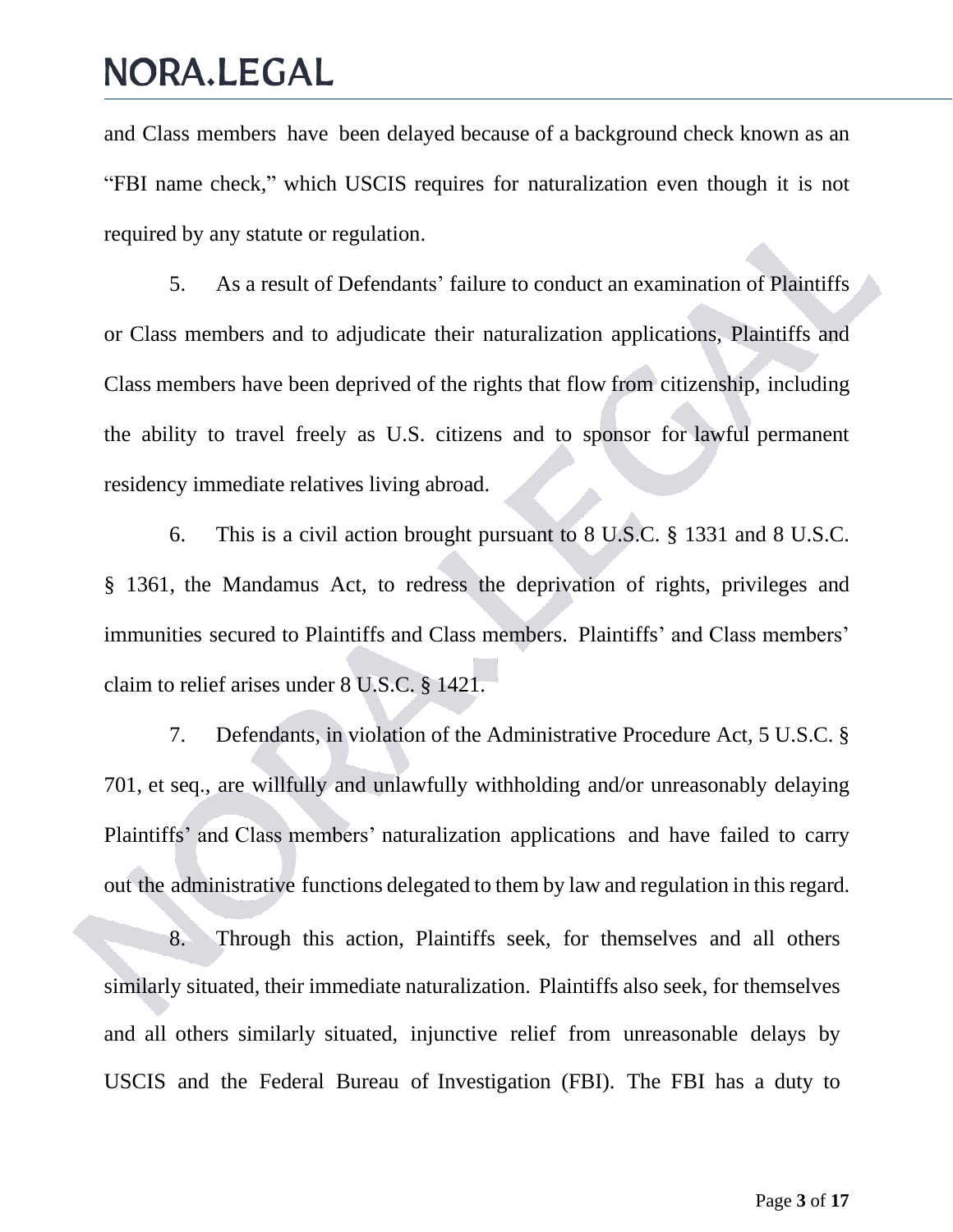complete security checks required by USCIS for naturalization in a reasonable and timely manner. Defendants have failed in those duties.

#### **Parties**

9. Plaintiff ABC is a native citizen of formerly Plaintiff is a resident of **County**, Michigan and this district.

10. Defendant **and is Attorney General of the United States.** Defendant is responsible for the FBI, a subdivision of the Department of Justice. Defendant is being sued in his official capacity, only.

11. Defendant is Secretary of the United States Department of Homeland Security ("DHS"). Defendant is charged with enforcement of the Immigration and Nationality Act and authorized to delegate such powers and authority to subordinate employees of the DHS pursuant to 8 U.S.C. § 1103(a). Defendant is ultimately responsible for the processing and adjudication of applications for naturalization. Defendant is responsible for the USCIS, a subdivision of the Department of Homeland Security. Defendant is being sued in his official capacity, only.

12. Defendant is the Director of USCIS. Defendant is responsible for the processing and adjudication of naturalization applications. Defendant is being sued in his official capacity, only. 13. Defendant is the District 12 Director of the USCIS. As a DHS official, Defendant is charged with supervisory authority over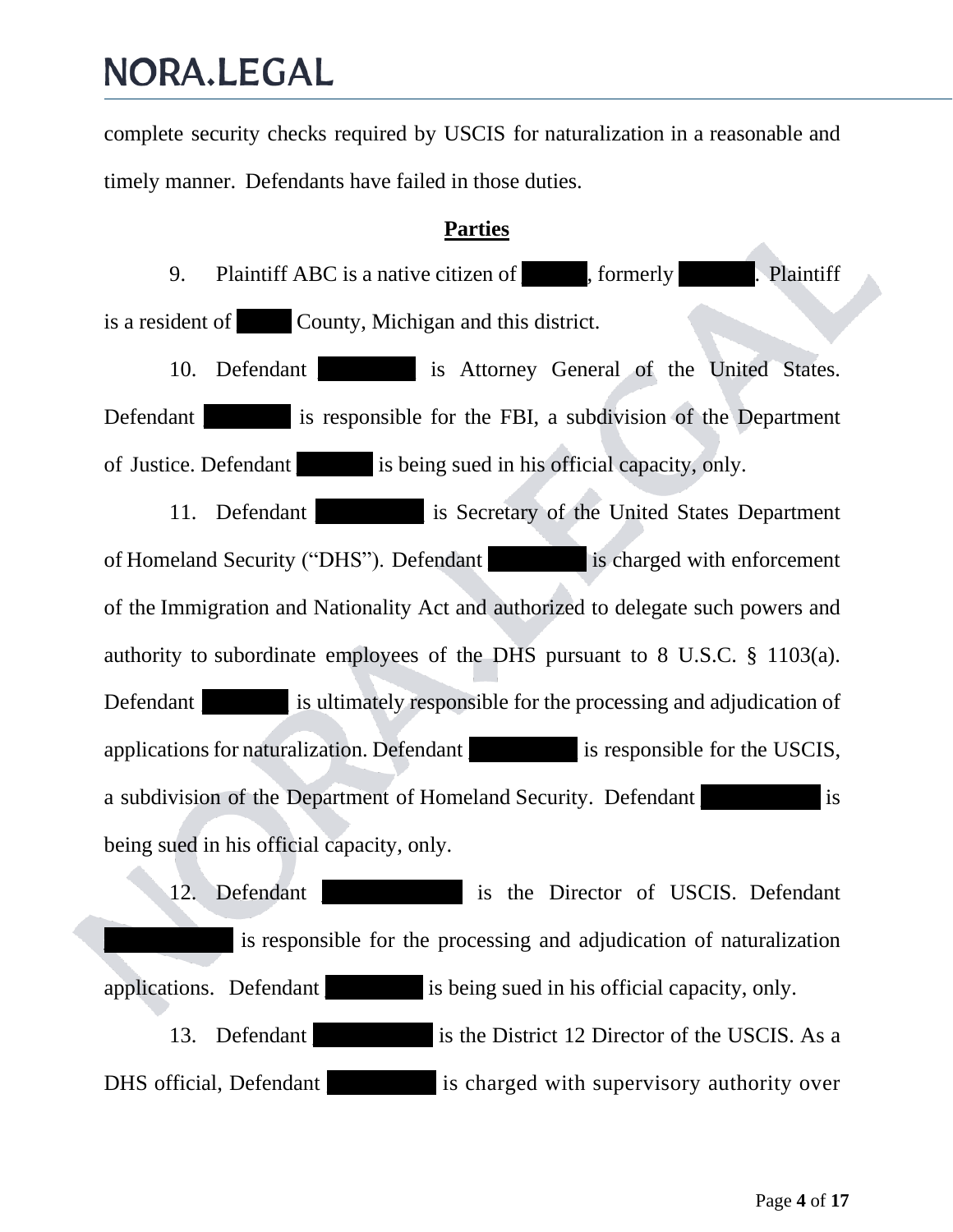naturalization applications submitted by residents of Michigan, including Plaintiff. Defendant is being sued in his official capacity, only.

14. Defendant is the Director of the FBI. Upon the request of USCIS, the FBI is responsible for performing "FBI name checks" and other background checks of all applicants for naturalization. Defendant is being sued in his official capacity, only.

#### **Jurisdiction and Venue**

15. Under U.S. Const. Art. III §2, this Court has jurisdiction because the rights sought to be protected herein are secured by the United States Constitution.

16. Jurisdiction is proper pursuant to 28 U.S.C. § 1361 under which this Court has the power to compel an officer of the United States to perform his duty.

17. Jurisdiction is also proper pursuant to 5 U.S.C. § 551, et seq., 28 U.S.C. § 1331, 28 U.S.C. § 1361, 5 U.S.C. § 701, et seq., 5 U.S.C. § 706, 28 U.S.C. § 1651, the United States Constitution, and federal common law. Relief is requested pursuant to said statutes.

18. A substantial part of the unlawful acts alleged herein were committed within the jurisdiction of the United States District Court for the Western District of Michigan.

19. Venue is proper under 42 U.S.C. § 1391(e)(3) as to Defendants because Defendants are officers or employees of agencies of the United States sued in their official capacities, and because this judicial district is where Plaintiff resides and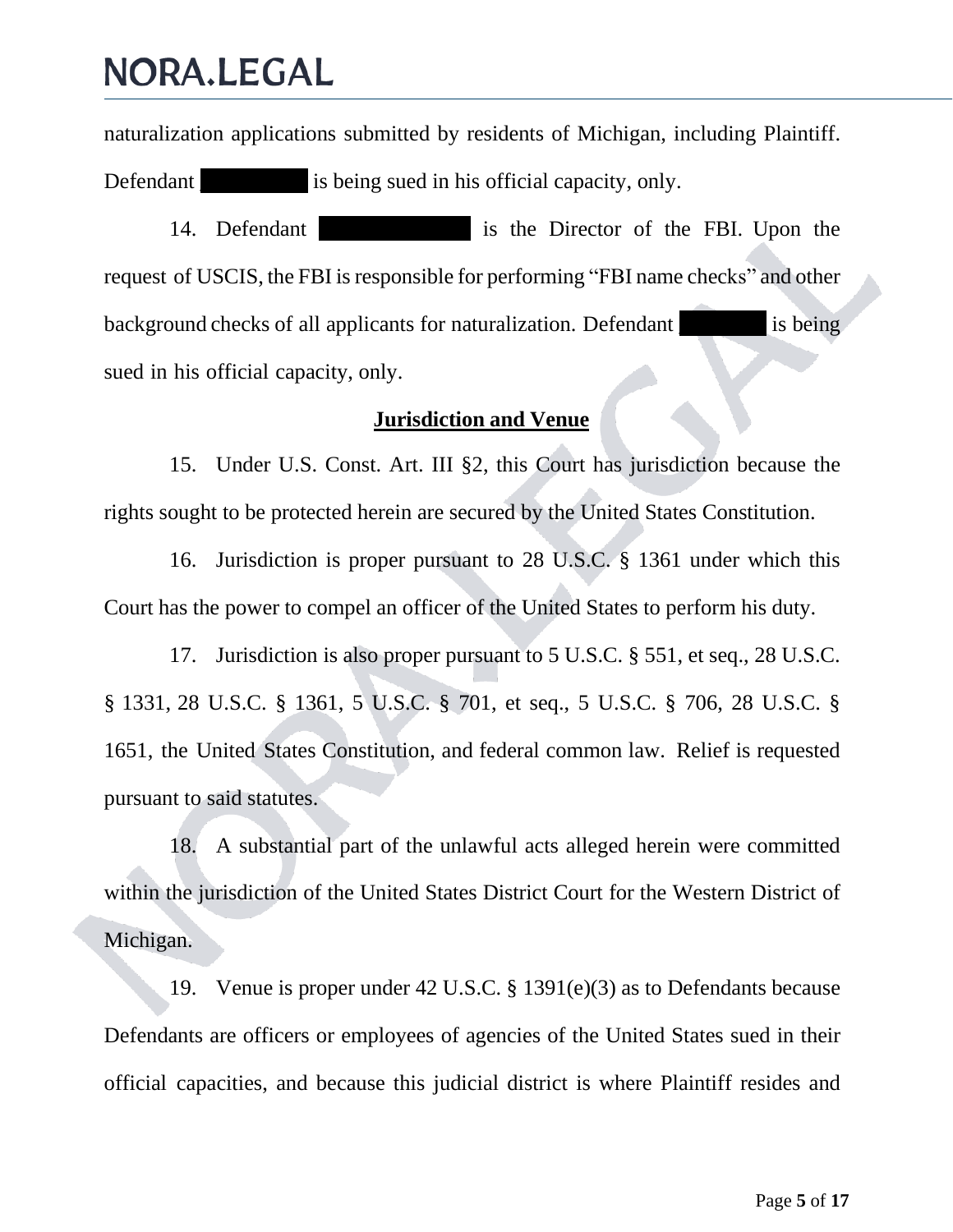where a substantial part of the events or omissions giving rise to the claims occurred.

20. Venue is also proper under 8 U.S.C. § 1447(b) because Plaintiff reside in this district.

#### **Standing**

21. As individuals who has been "adversely affected or aggrieved by agency action," Plaintiff has standing and is entitled to judicial review under the Administrative Procedures Act, 5 U.S.C. §§ 702, 706.

22. Plaintiff has standing under the Mandamus Act, 28 U.S.C. § 1361, because he has a clear right to the relief he is requesting.

23. Plaintiff is the representative of the class members who are entitled to class certification under Fed. R. Civ. Proc. Rule 23 because the class is numerous, there are questions of law or fact common to all class members, the claims and defenses of representative is typical of the claims and defenses of the class, and the representative will fairly and adequately protect the interests of the class. Therefore, Plaintiff has standing to bring these claims on behalf of the class members.

#### **Exhaustion of Administrative Remedies**

24. Plaintiff is not required to exhaust any administrative remedies prior to bringing an action under 8 U.S.C. § 1447(b) or the Administrative Procedure Act.

25. Nor is Plaintiff required to exhaust any administrative remedies prior to bringing a writ of mandamus.

26. The USCIS and the FBI do not provide any administrative mechanism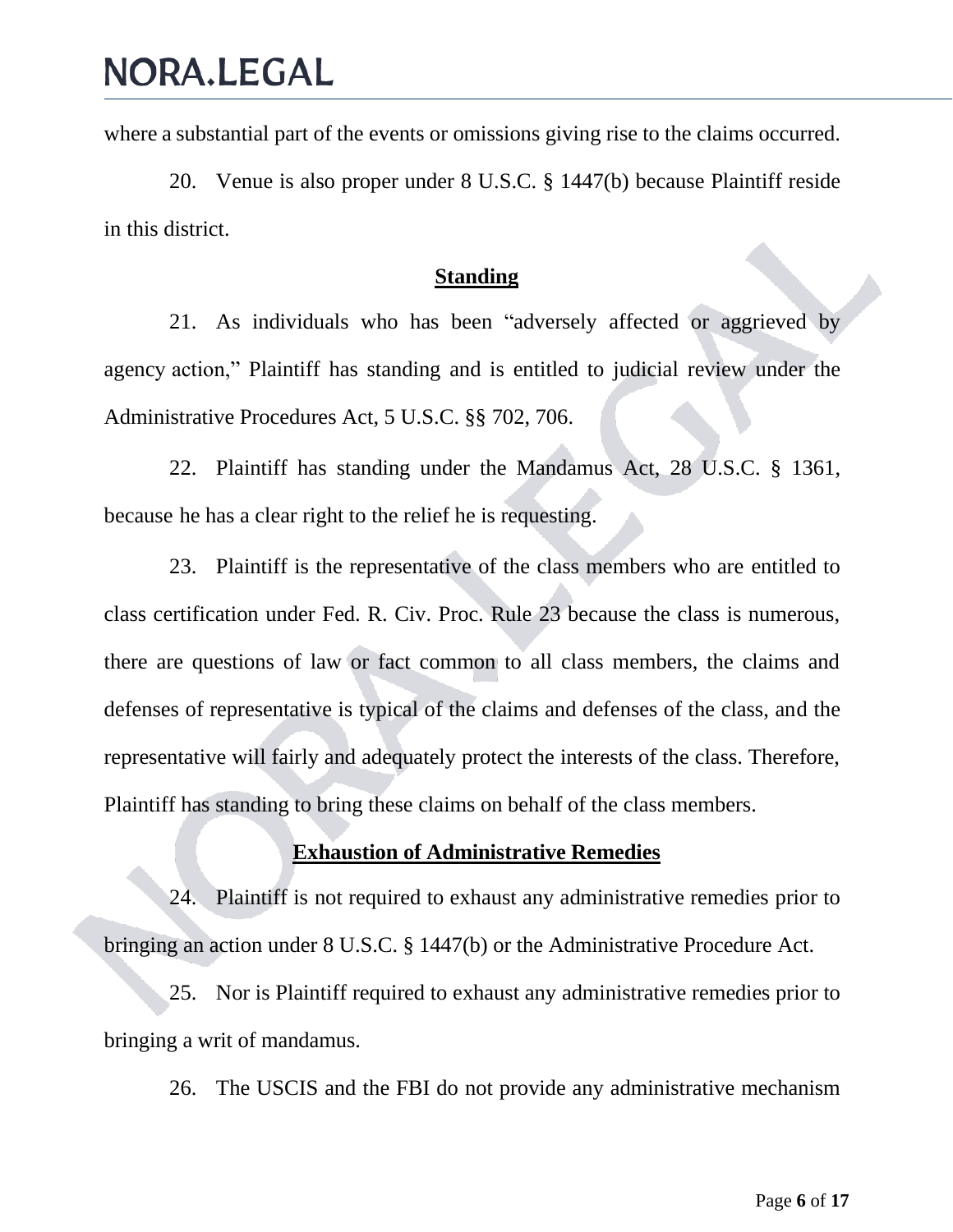to address delays in naturalization.

#### **Class Action Allegations**

27. Plaintiff bring this action under Federal Rule of Civil Procedure 23(b)(3) on their own behalf and on behalf of the following Class:

All persons whose naturalization application was delayed by Defendants because of delays related to a background check known as the "FBI name check."

28. Plaintiff does not know the exact number of Class members because such information is in the exclusive control of Defendants. As of the extreme were at least thousands of permanent residents of the United States who have met the statutory requirements to become a citizen of United States who were denied because of the "FBI name check." Thus, the Class is so numerous that joinder of all Class members is impracticable.

29. Questions of law and fact that are common to Plaintiff and other members of the Class predominate over questions that affect only individual members. The questions of law and fact that are common to the Class include:

- a. Whether Defendants failed to perform their administrative duties to Plaintiff and Class members in processing their application for naturalization;
- b. Whether conducting an examination of a permanent resident who has applied for naturalization is a non‐discretionary duty of Defendants;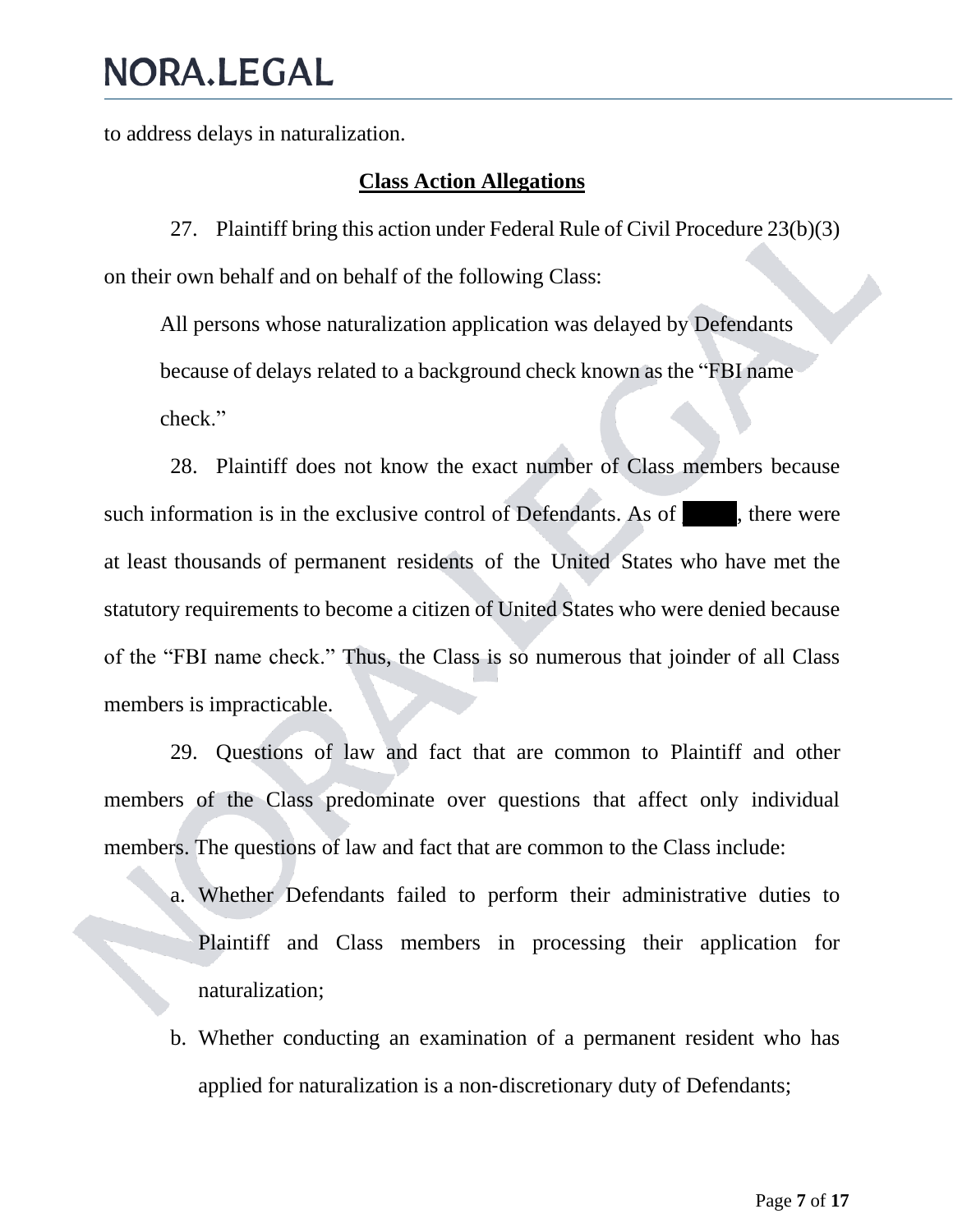- c. Whether Defendants by willfully and unlawfully delaying the Plaintiff's and Class Members' interview appointments and the processing of their naturalization applications, failed to perform the administrative functions delegated to them by law;
- d. Whether the acts of Defendants are arbitrary, capricious and an abuse of discretion;
- e. Whether the acts of Defendants in unreasonably delaying the interview appointment and processing of the application result in a constructive denial of the naturalization application.

30. Plaintiff's claims are typical of the claims of the members of the Class because Plaintiff, like all Class members, are permanent residents of the United States meeting the statutory requirements to become citizens of the United States and whose naturalization application was delayed by Defendants during the Class period, who have been damaged by the unlawful conduct alleged herein. Plaintiffs, by advancing their own claims, will also advance the claims of all members in the Class.

31. Plaintiff, including the class members ("Plaintiffs"), and their counsel will fairly and adequately protect the interests of all Class members. There are no material conflicts between Plaintiffs' interests in this litigation and those of Class members that would make class certification inappropriate. Counsel for Plaintiffs is experienced in naturalization application class actions, and will vigorously assert Plaintiffs' claims and those of the other Class members.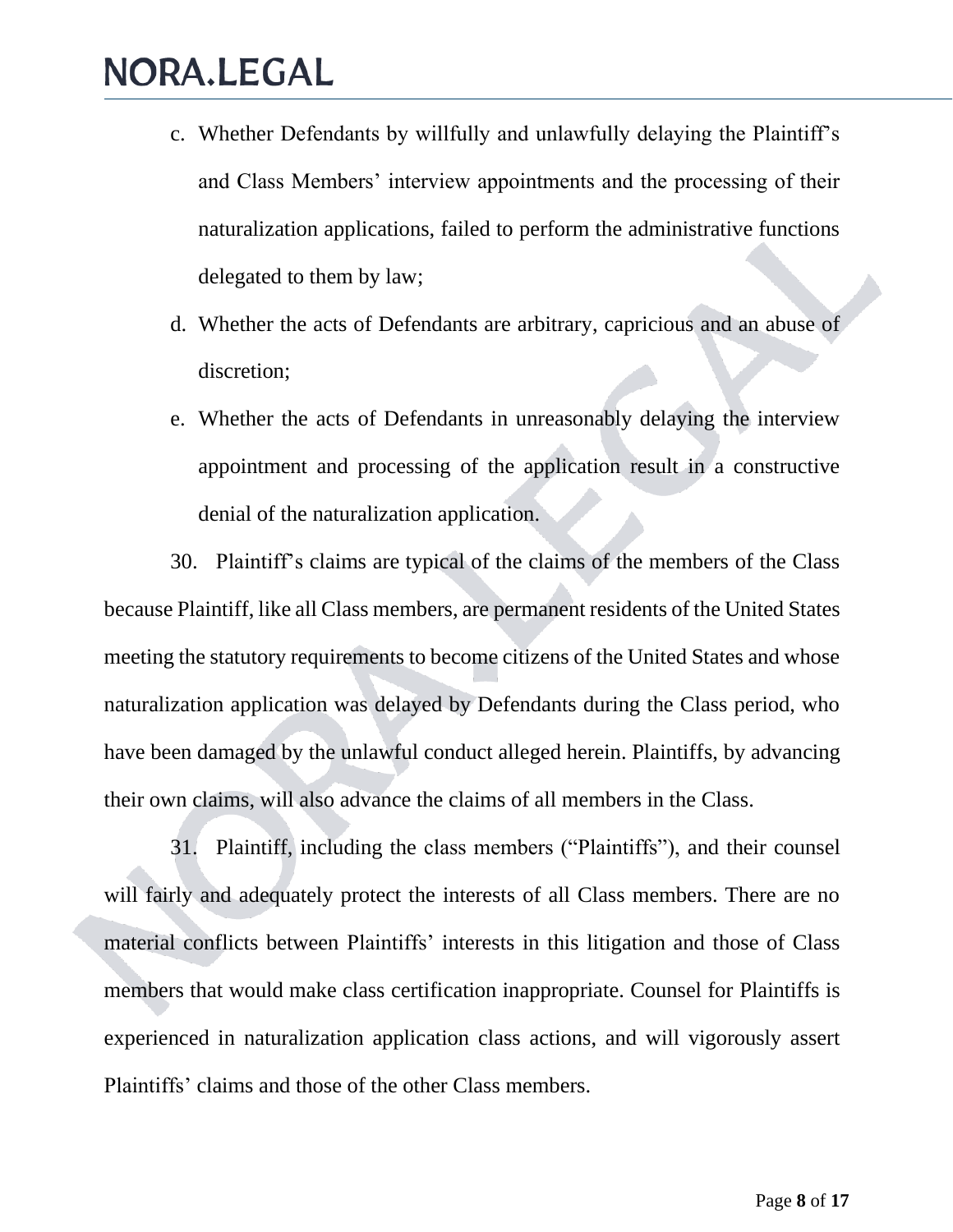32. Class action treatment is the superior method for the fair and efficient adjudication of the causes of action alleged herein. Such treatment will permit a large number of similarly situated persons to prosecute their common claims in a single forum simultaneously, efficiently, and without the duplication of effort and expense that numerous individual actions would entail. No difficulties are likely to be encountered in the management of this case that would preclude its maintenance as a class action.

#### **Factual Background**

33. Plaintiff was born on  $\qquad \qquad$ , 19 in  $\qquad \qquad$ , formerly

34. Plaintiff immigrated to the United States in 2000, and became a lawful permanent resident on  $\qquad \qquad .2000.$ 

35. On \_\_\_\_\_\_\_\_\_, having met all statutory requirements to become a citizen of the United States, \_\_\_\_\_\_\_\_ applied for naturalization.

36. Plaintiff contacted DHS on numerous occasions to inquire regarding the status of his naturalization application and the scheduling of an interview appointment, most recently on

37. Each time Plaintiff contacted USCIS, he was informed that his naturalization application was still in process.

38. As of this date, USCIS has failed to conduct an examination of Plaintiff.

39. Plaintiff has yet to receive any substantial information from Defendants regarding the reasons for why his naturalization application is still pending.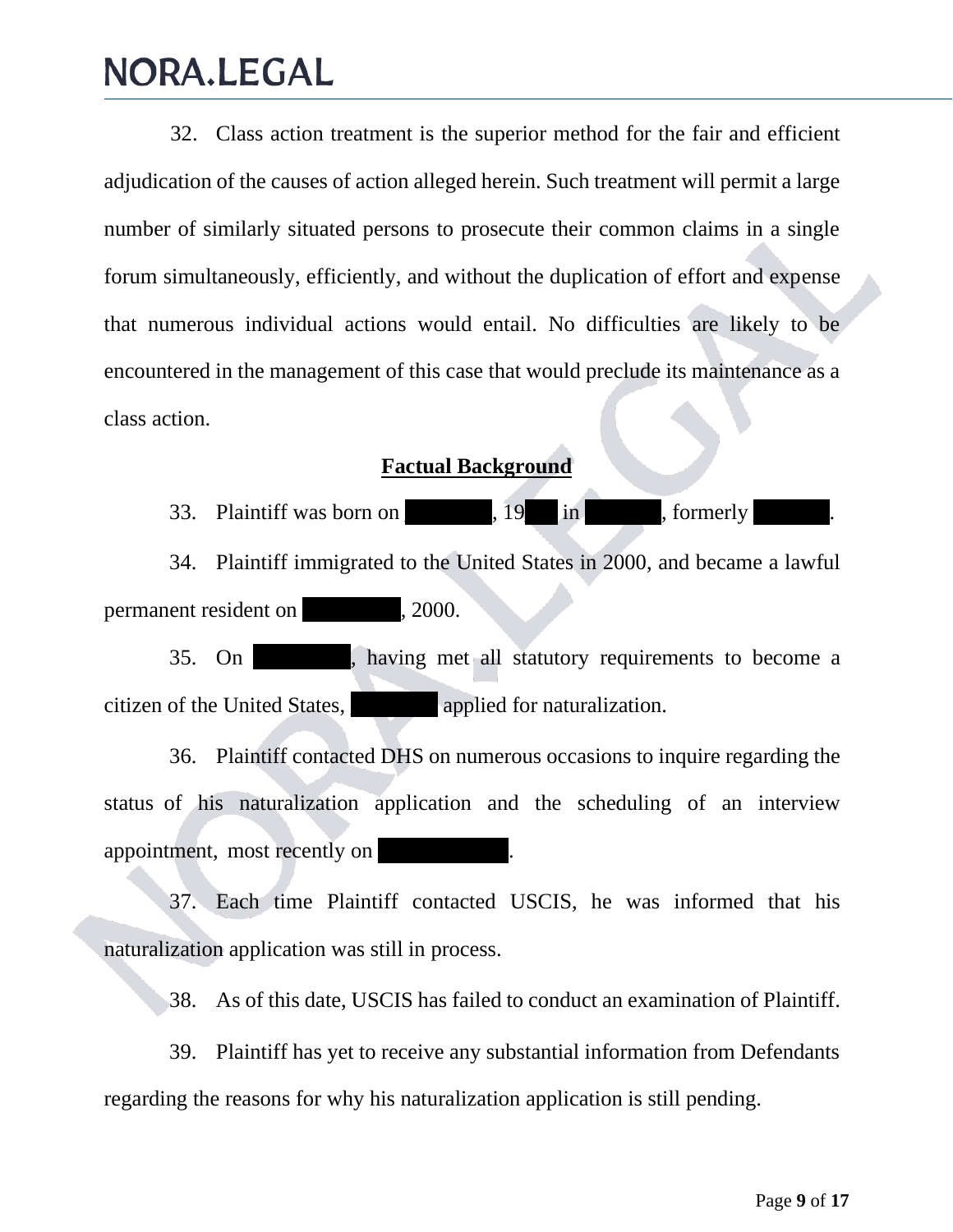40. On **No. 2.1.** Plaintiff received a Notice of Action from USCIS informing him that his interview appointment was scheduled to take place on \_\_\_\_\_\_\_\_\_\_\_. (**Exhibit A – Interview Notice**).

41. However, **Plaintiff received a letter from USCIS** District Director, at that time **Later and the set of the plaintiff that his interview** appointment scheduled to take place on \_\_\_\_\_\_\_\_\_\_ was cancelled. (**Exhibit B – Notice of Cancellation of Interview**).

42. On still having not received a date for an interview appointment, Plaintiff emailed a USCIS official.

43. The USCIS official responded that "[f]or various reasons, some applications require extensive review of the Contents [sic] of their N‐400 packet. Your application [] [was] among these cases." (**Exhibit C – Email exchange with USCIS official**).

44. Still not having received a date for an interview appointment, \_\_\_\_\_\_\_\_\_\_\_\_\_\_, Plaintiff contacted DHS to inquire regarding the status of his naturalization application.

45. At that time, Plaintiff was told that his case was administratively closed and that he needed to file a request to reopen his case.

46. Plaintiff immediately filed a request to reopen his case. **(Exhibit D – Request to Reopen Naturalization Application)**.

47. Despite having been informed that his case was administratively closed,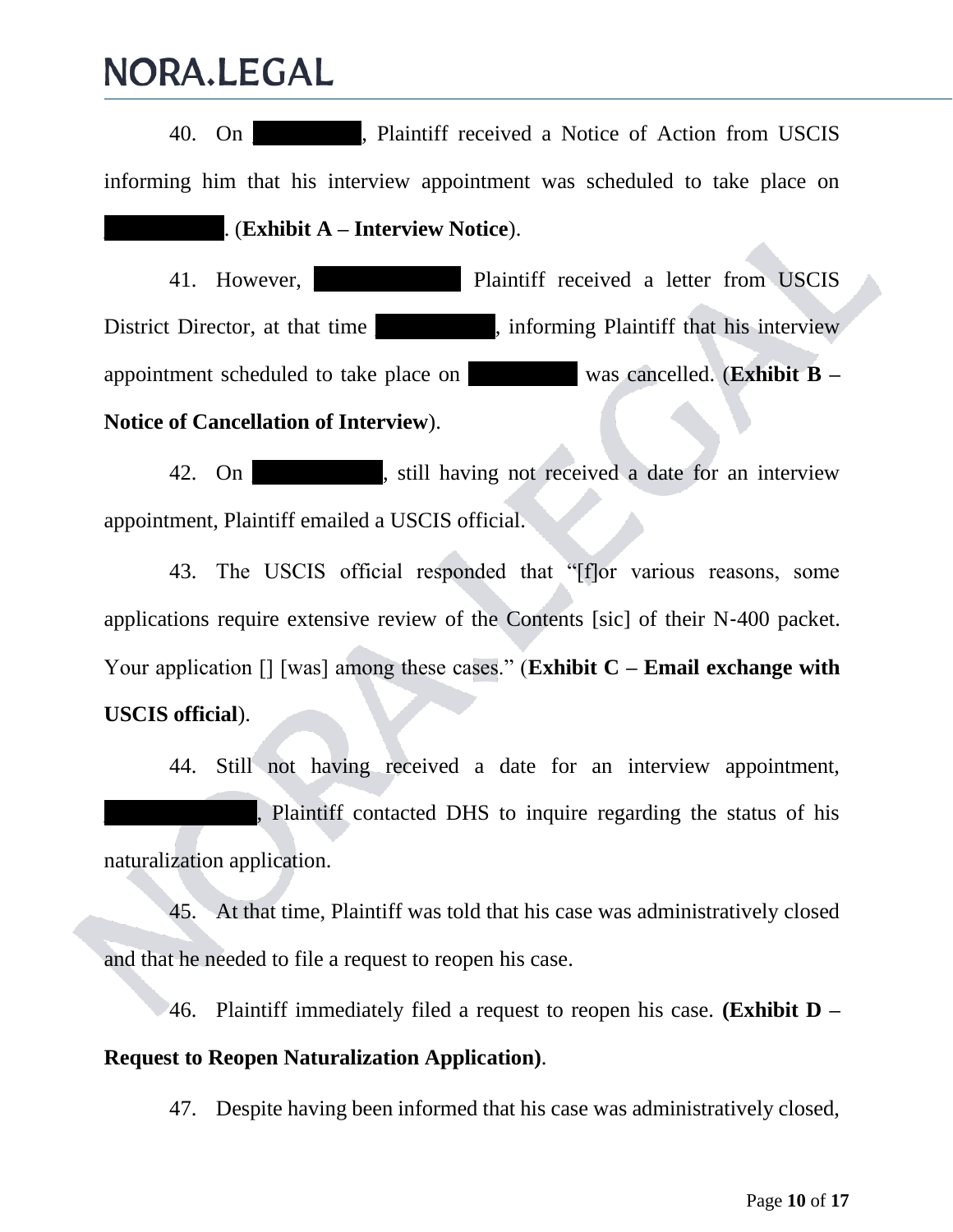Plaintiff continued to receive status updates from DHS each time he (and on one occasion U.S. Congressman Ehlers) contacted DHS to inquire regarding his status – each status update stating that his case was "Outside Normal Processing Times" or that background and security checks needed to be completed. (**Exhibit E – USCIS status updates**).

48. On **Number 1**, Plaintiff received a notice of a motion filed by USCIS to reopen "the district director's decision to administratively close your Form N‐400, Application for Naturalization. The Agency closed your application in error. Processing is being restarted on your application forthwith. Please appear for any scheduled interview or fingerprint appointment from this point forward." (**Exhibit F – Motion to Reopen and Notice of Reopening of Decision**).

49. However, despite the passage of 3,603 days since his naturalization application was first filed, USCIS has still failed to conduct an examination of Plaintiff or adjudicate his application.

50. Plaintiff is of good moral character and meets all requirements for naturalization. He meets the requirements for length of lawful permanent residency and continuous physical presence, and he has passed the English language and U.S. civics examination.

### **COUNT I WRIT OF MANDAMUS**

51. Plaintiffs hereby reallege and incorporate by reference the foregoing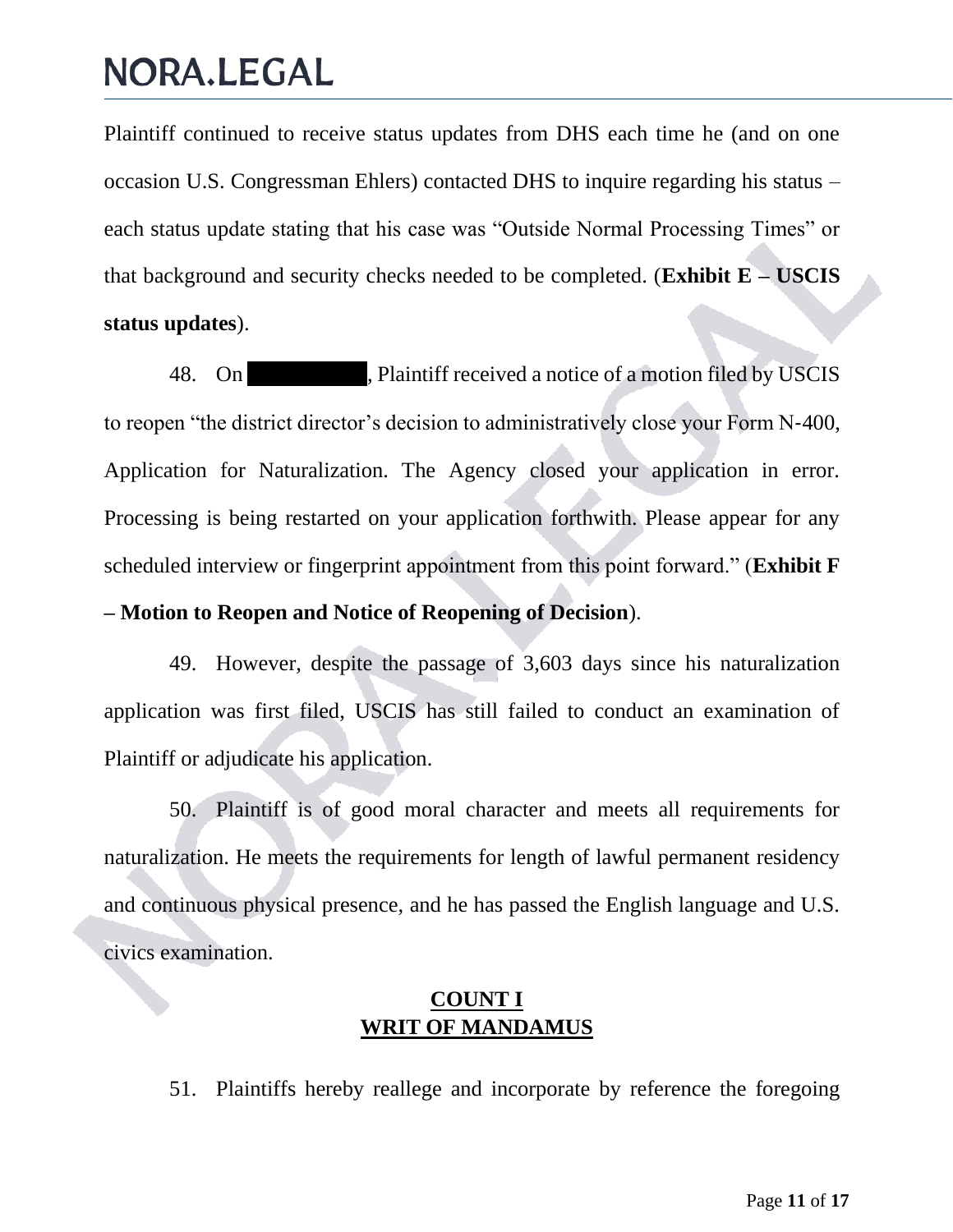paragraphs of this Complaint as if fully set forth herein.

52. Defendants have a clear ministerial duty to Plaintiffs and Class members to timely conduct an examination of Plaintiffs and Class members and to process and adjudicate their naturalization applications.

53. Moreover, Defendants have a clear ministerial duty to Plaintiffs and Class members to complete the FBI name check and any other investigation required by USCIS for their naturalization.

54. Conducting an examination of Plaintiffs and an FBI name check in addition to the processing and adjudication of Plaintiffs' and Class members' naturalization applications are ministerial and non‐discretionary.

55. Defendants have failed in their duties to Plaintiff.

56. Defendants, in violation of the Administrative Procedure Act, 5 U.S.C. § 701, et seq., are willfully, unlawfully, and unreasonably delaying Plaintiffs' interview appointments and adjudication of their and the Class members' naturalization application and have failed to carry out the administrative functions delegated to them by law and regulation in regard to Plaintiffs' and Class members' case.

57. Defendants' actions described above were and are willful, arbitrary, capricious, an abuse of discretion, otherwise not in accordance with law and should be declared unlawful pursuant to 5 U.S.C. § 706.

58. Defendants' conduct amounts to a constructive denial of Plaintiffs' and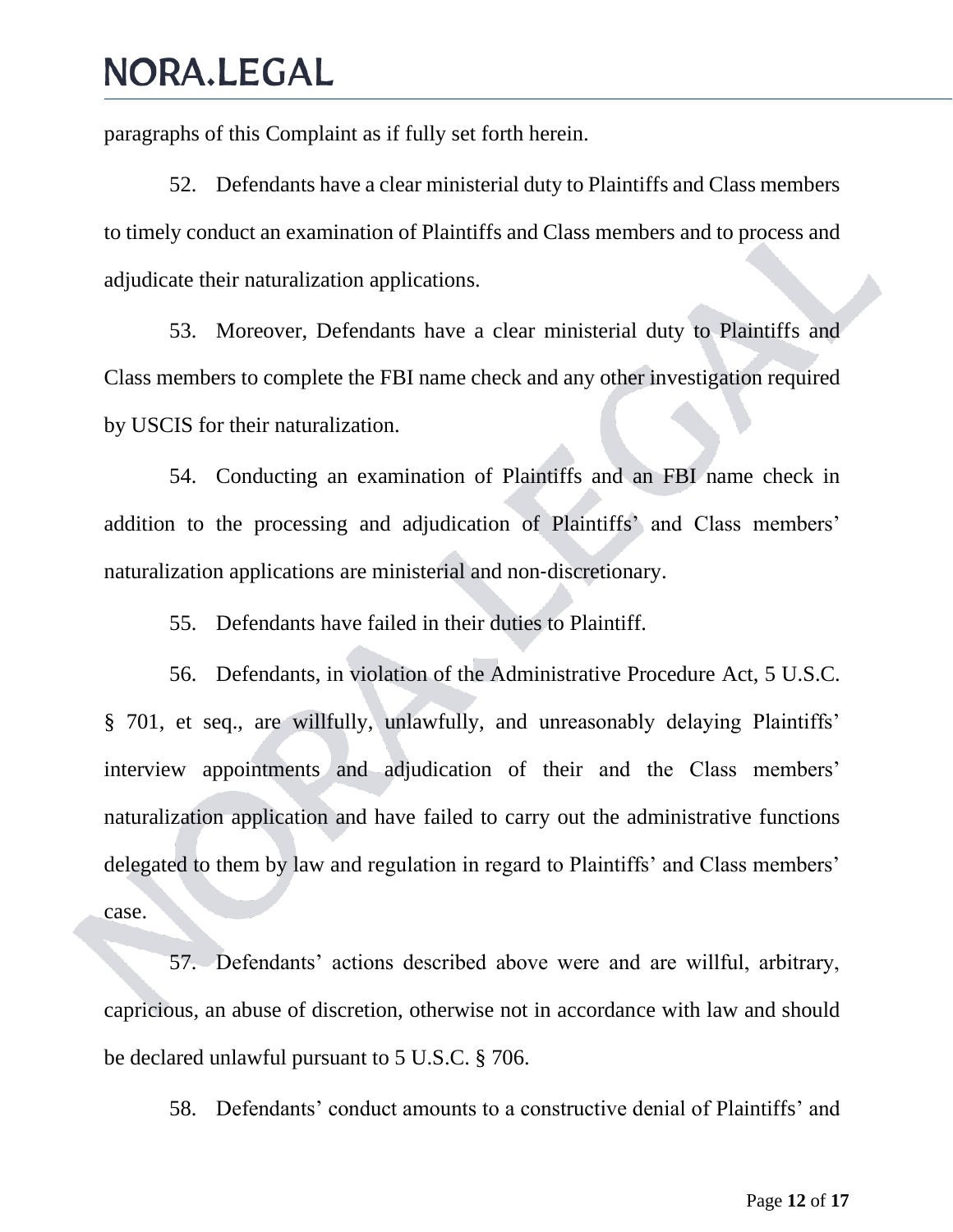Class members' United States naturalization application.

59. Plaintiffs and Class members have a clear right to the relief sought.

60. Plaintiffs and Class members are not required to exhaust any administrative remedies as none exist for naturalization applications, and no other adequate remedy is available to him.

61. Plaintiffs and Class members are entitled to mandamus relief compelling Defendant to process his renewal application for a United States passport.

WHEREFORE, Plaintiff requests this Honorable Court issue a writ of mandamus ordering the Defendants to have their agents conduct an examination of Plaintiff in connection with his naturalization application within 30 days, and to process and adjudicate Plaintiff's naturalization application within 90 days, plus grant all such other relief this Court deems just and proper including damages, costs and attorney's fees incurred in this action.

#### **COUNT II UNLAWFUL AGENCY ACTION IN VIOLATION OF THE ADMNIISTRATIVE PROCEDURE ACT, 5 U.S.C. §§ 702, 706**

62. Plaintiffs hereby reallege and incorporates by reference the foregoing paragraphs of this Complaint as if fully set forth herein.

63. Defendants have a clear duty to Plaintiffs and Class members to timely conduct an examination of Plaintiffs and Class members to process and adjudicate their naturalization applications.

64. Moreover, Defendants have a clear duty to Plaintiffs and Class members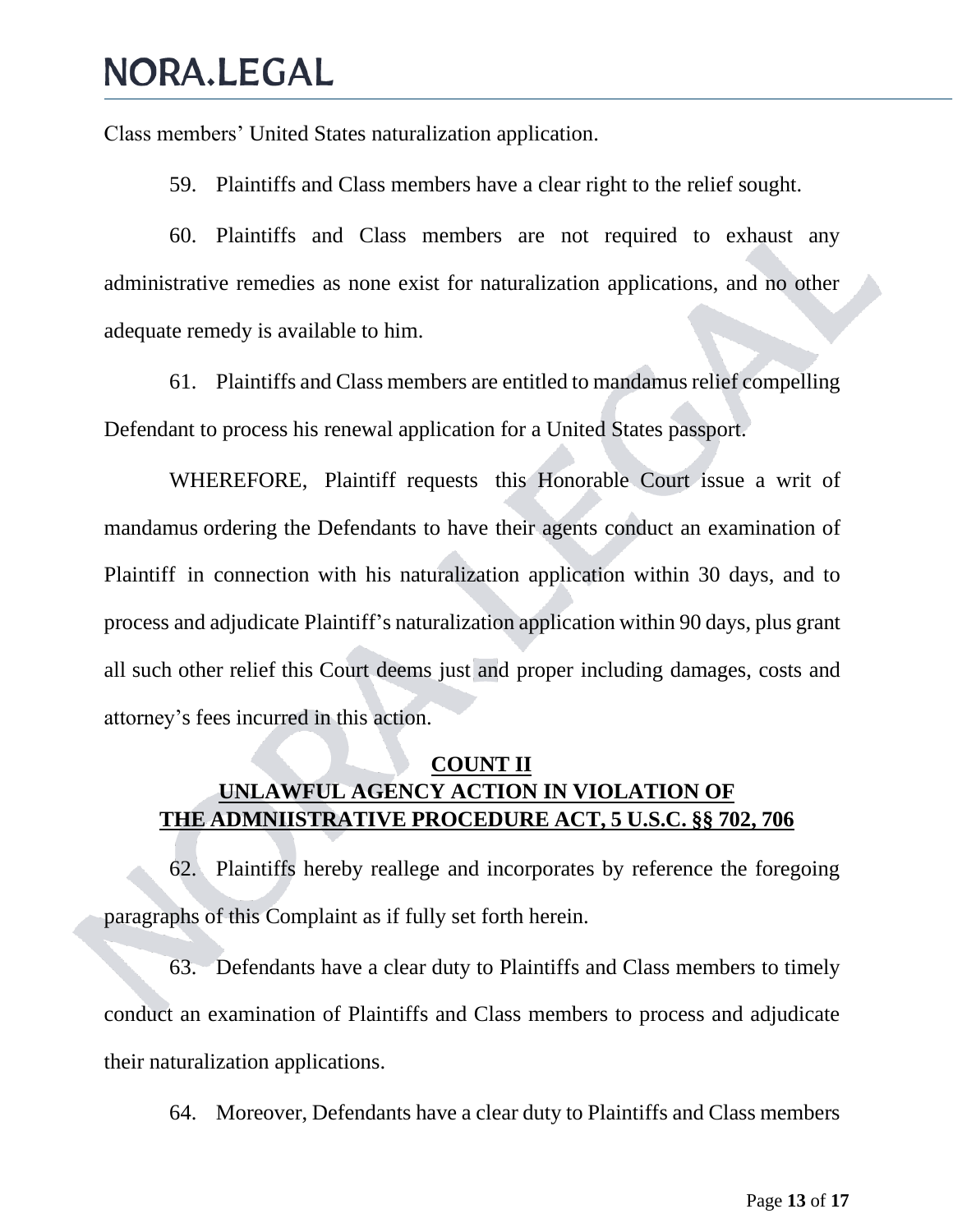to complete the FBI name check and any other investigation required by USCIS for naturalization.

65. Conducting an examination of Plaintiffs and Class members and an FBI name check in addition to the processing and adjudication of Plaintiffs' and Class members' naturalization applications are ministerial and non-discretionary.

66. Defendants have failed in their duties to Plaintiffs and Class members.

67. Defendants, in violation of the Administrative Procedure Act, 5 U.S.C. § 701, et seq., are willfully, unlawfully, and unreasonably delaying Plaintiffs' interview appointments and the processing and adjudication of Plaintiffs' and Class members' naturalization applications on the basis of FBI name checks and has failed to carry out the administrative functions delegated to them by law and regulation in regard to Plaintiffs' and Class members' cases.

68. The failure of Defendants **and** to conduct an examination of Plaintiffs and to process and adjudicate Plaintiffs' naturalization application within a reasonable time on the basis of delays in the processing of FBI name checks, is a violation of 8 U.S.C. § 1446(d) and 8 C.F.R. § 335.3, and the Administrative Procedures Act, 5 U.S.C. § 555(b); 5 U.S.C. §§ 706(1), 706(2)(A), 706(2)(C), 706(2)(D).

69. The failure of Defendants \_\_\_\_\_\_\_\_\_ and \_\_\_\_\_\_\_\_\_ to complete Plaintiffs' FBI name checks within a reasonable time period, with the full knowledge that USCIS requires the completion of such FBI name checks for adjudication of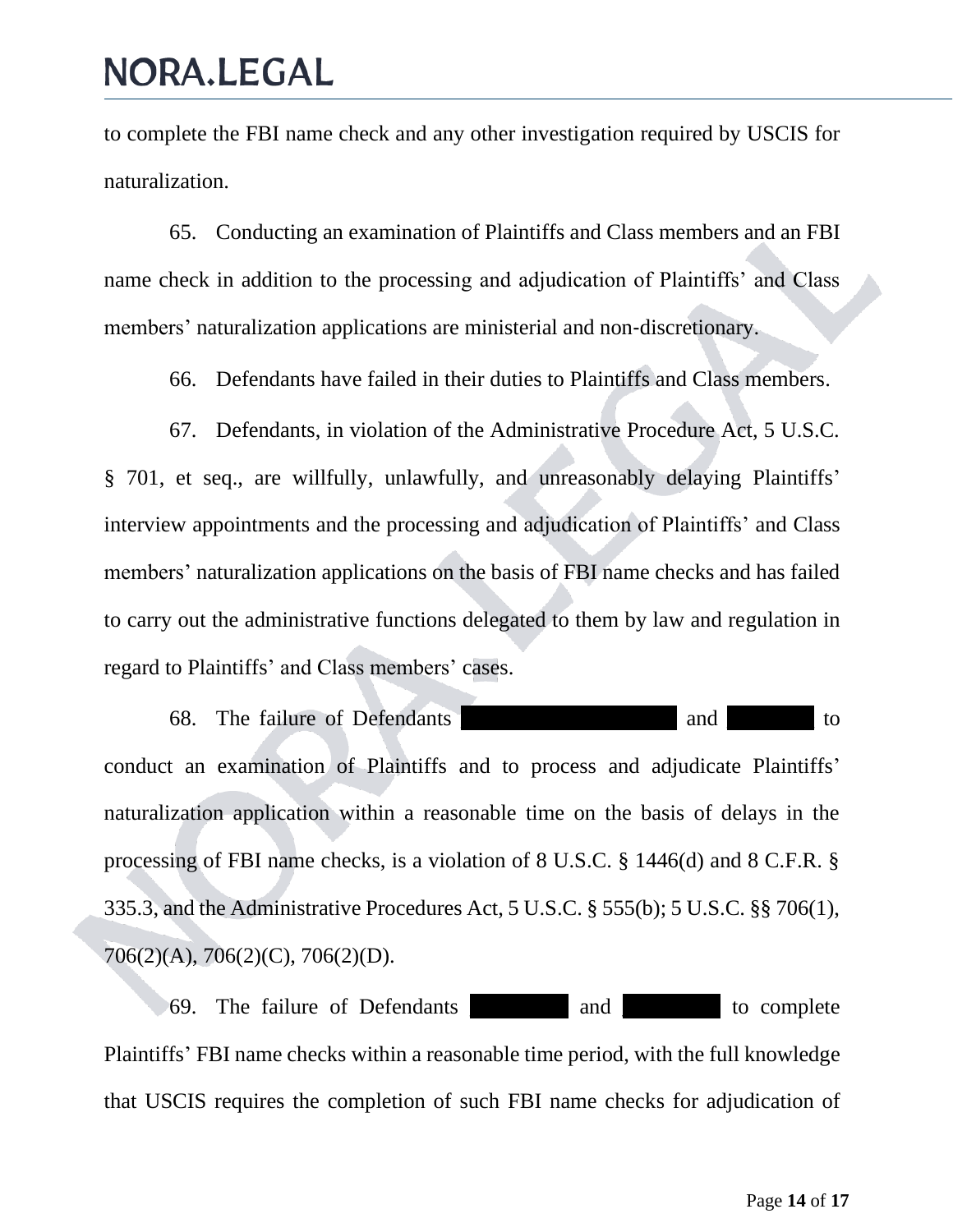applications for naturalization, violates the Administrative Procedures Act, 5 U.S.C. § 555(b); 5 U.S.C. §§ 706(1), 706(2)(A), 706(2)(C), 706(2)(D).

70. Defendants' actions described above were and are willful, arbitrary, capricious, an abuse of discretion, and otherwise not in accordance with law and, thus, should be declared unlawful pursuant to 5 U.S.C. § 706.

71. Defendants' conduct amounts to a constructive denial of Plaintiffs' and Class members' naturalization applications.

72. As a result of Defendants' actions, Plaintiffs and Class members have suffered and continue to suffer injury.

73. Plaintiffs and Class members have a clear right to the relief sought.

74. Plaintiffs and Class members are not required to exhaust any administrative remedies as none exist for naturalization applications, and no other adequate remedy is available to him.

WHEREFORE, Plaintiffs request this Honorable Court issue a writ of mandamus ordering the Defendants to have their agents conduct an examination of Plaintiffs and Class members in connection with their naturalization applications within 30 days, and to process and adjudicate Plaintiffs' and Class members' naturalization application within 90 days, plus grant all such other relief this Court deems just and proper including damages, costs and attorney's fees incurred in this action.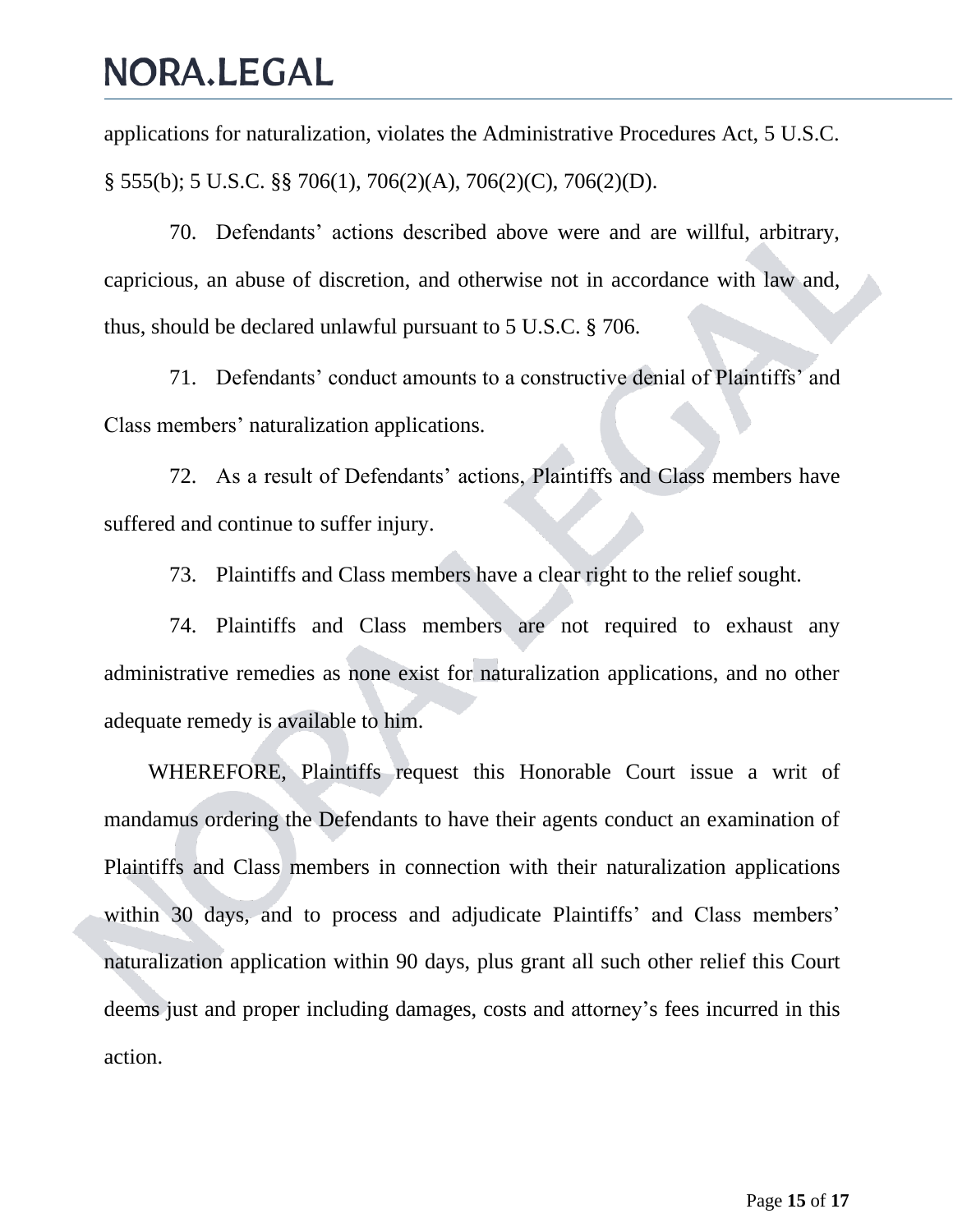### **Prayer for Relief**

WHEREFORE, Plaintiff respectfully requests this Honorable Court:

- 1. Accept jurisdiction over this action;
- 2. The Court declare, adjudge, and decree this action to be a proper class action pursuant to Rule 23 of the Federal Rules of Civil Procedure on behalf of the Class defined herein;
- 3. Issue a writ of mandamus compelling Defendants to conduct an examination of Plaintiffs and Class members in connection with their naturalization applications within 30 days;
- 4. Retain court supervision of Plaintiffs' and Class members' naturalization applications and issue a writ of mandamus compelling Defendants to process and adjudicate Plaintiffs' and Class members' naturalization application within 90 days;
- 5. Award damages, attorney's fees, costs, and expenses of all litigation, pursuant to 5 U.S.C. § 504, 28 U.S.C. § 2412 and 28 U.S.C. § 1343(a); and, Grant all such other and further relief as the Court may deem just and proper.

Respectfully submitted,